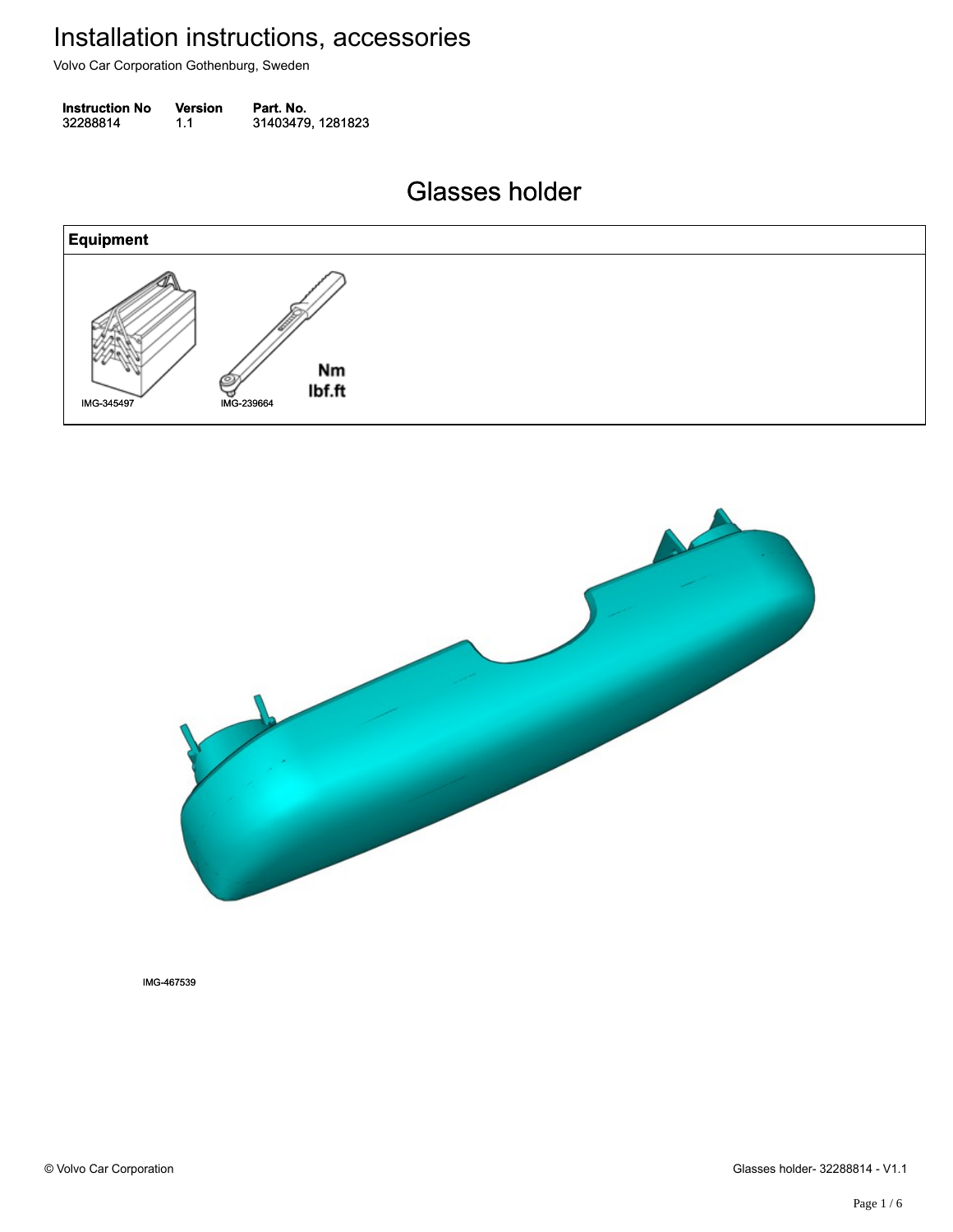Volvo Car Corporation Gothenburg, Sweden

|                              | <b>Information</b>                                                                                                                                                                                                                                                                                                                                                                                                                                                                                                                                                                                                                                                                                   |
|------------------------------|------------------------------------------------------------------------------------------------------------------------------------------------------------------------------------------------------------------------------------------------------------------------------------------------------------------------------------------------------------------------------------------------------------------------------------------------------------------------------------------------------------------------------------------------------------------------------------------------------------------------------------------------------------------------------------------------------|
| 1                            | Read through all of the instructions before starting installation.                                                                                                                                                                                                                                                                                                                                                                                                                                                                                                                                                                                                                                   |
|                              | Notifications and warning texts are for your safety and to<br>minimise the risk of something breaking during installation.                                                                                                                                                                                                                                                                                                                                                                                                                                                                                                                                                                           |
|                              | Ensure that all tools stated in the instructions are available<br>before starting installation.                                                                                                                                                                                                                                                                                                                                                                                                                                                                                                                                                                                                      |
|                              | Certain steps in the instructions are only presented in the form of<br>images. Explanatory text is also given for more complicated<br>steps.                                                                                                                                                                                                                                                                                                                                                                                                                                                                                                                                                         |
|                              | In the event of any problems with the instructions or the<br>accessory, contact your local Volvo dealer.                                                                                                                                                                                                                                                                                                                                                                                                                                                                                                                                                                                             |
|                              | <b>Color symbols</b>                                                                                                                                                                                                                                                                                                                                                                                                                                                                                                                                                                                                                                                                                 |
| $\overline{2}$<br>IMG-400010 | Note!<br>This colour chart displays (in colour print and electronic<br>version) the importance of the different colours used in the<br>images of the method steps.<br>1. Used for focused component, the component with<br>which you will do something.<br>2. Used as extra colors when you need to show or<br>differentiate additional parts.<br>3. Used for attachments that are to be removed/installed.<br>May be screws, clips, connectors, etc.<br>4. Used when the component is not fully removed from<br>the vehicle but only hung to the side.<br>5. Used for standard tools and special tools.<br>6. Used as background color for vehicle components.<br>7. Used for accessory components. |
|                              | Removal                                                                                                                                                                                                                                                                                                                                                                                                                                                                                                                                                                                                                                                                                              |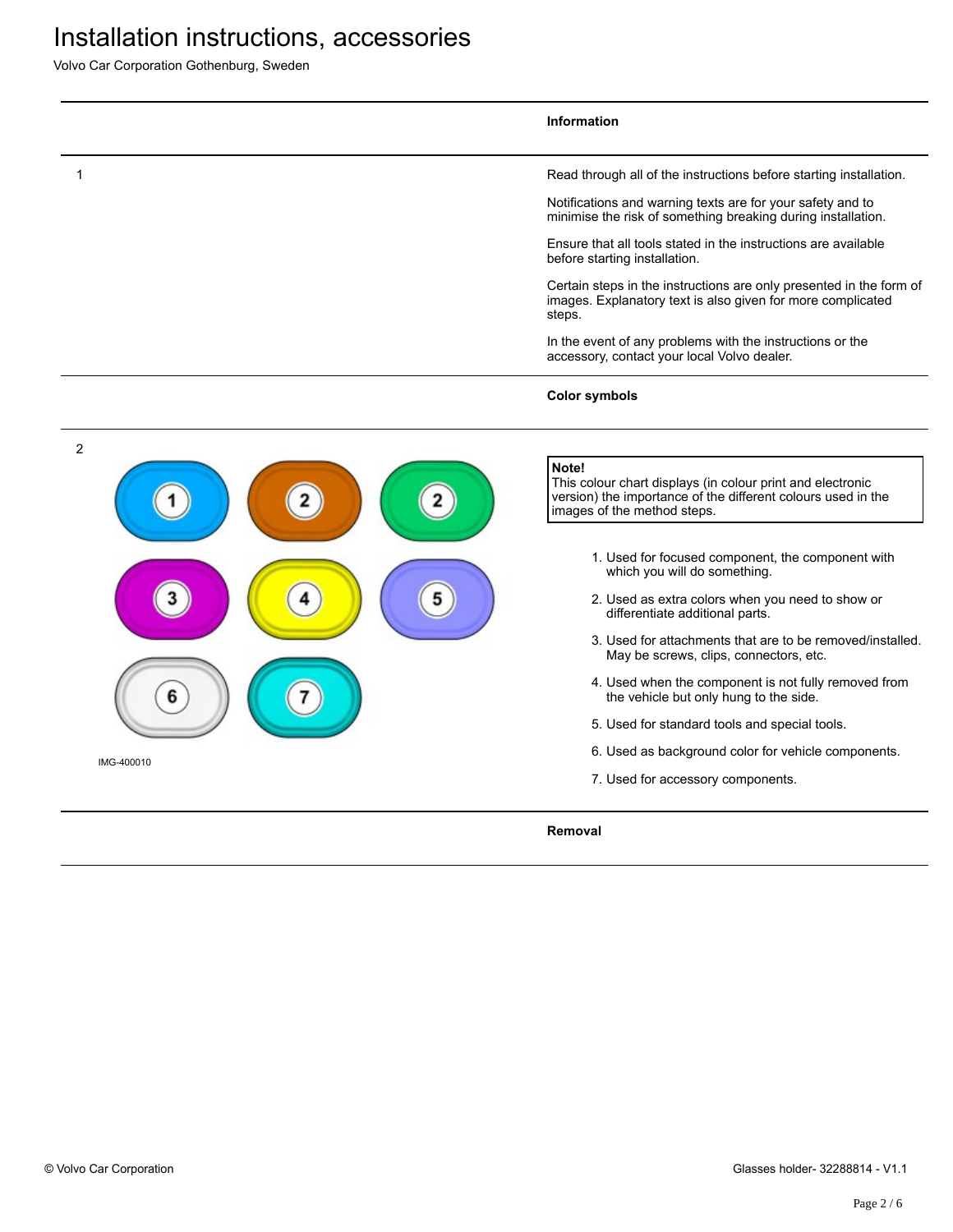Volvo Car Corporation Gothenburg, Sweden



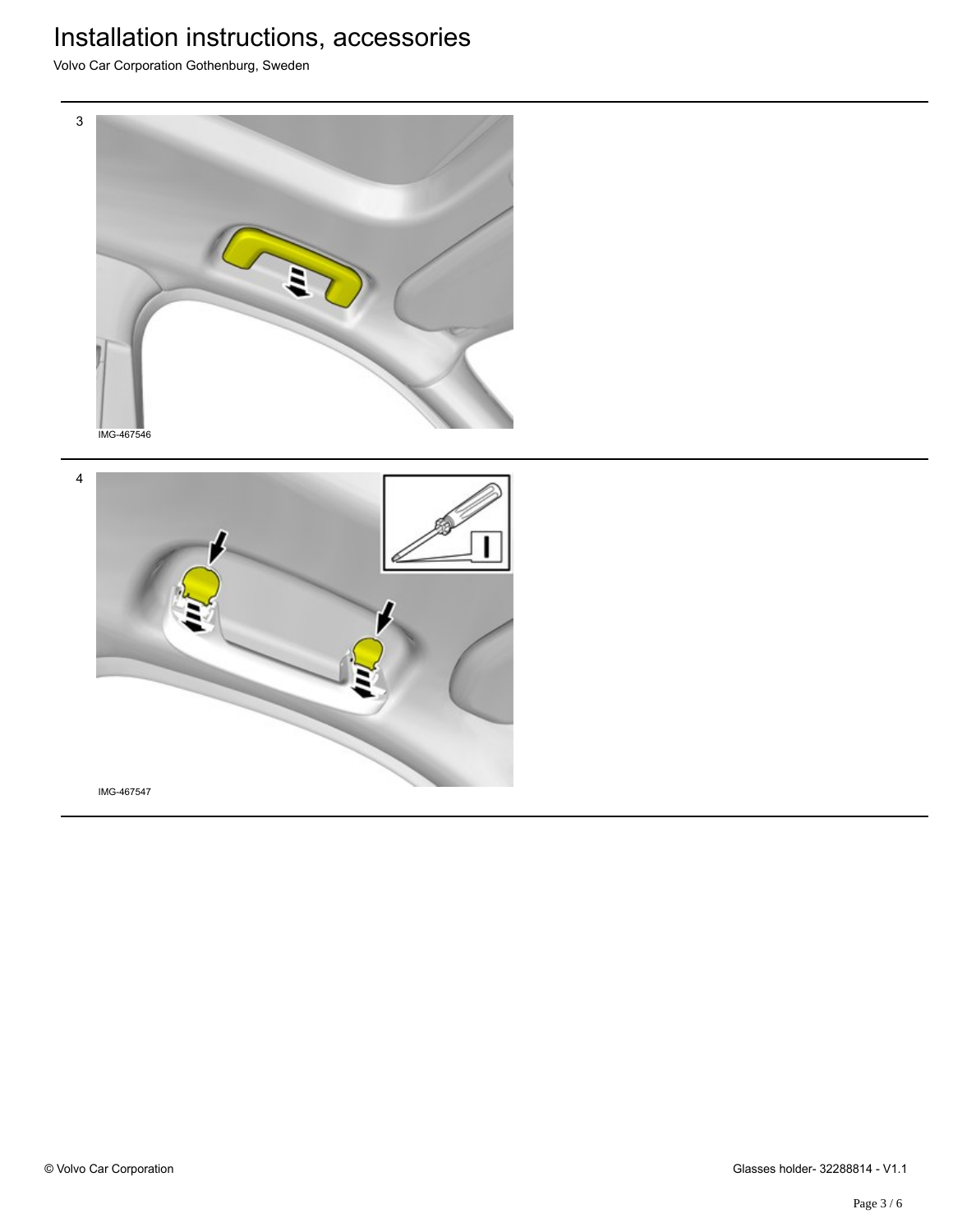Volvo Car Corporation Gothenburg, Sweden



6 IMG-467549

Remove the marked part.

**Accessory installation**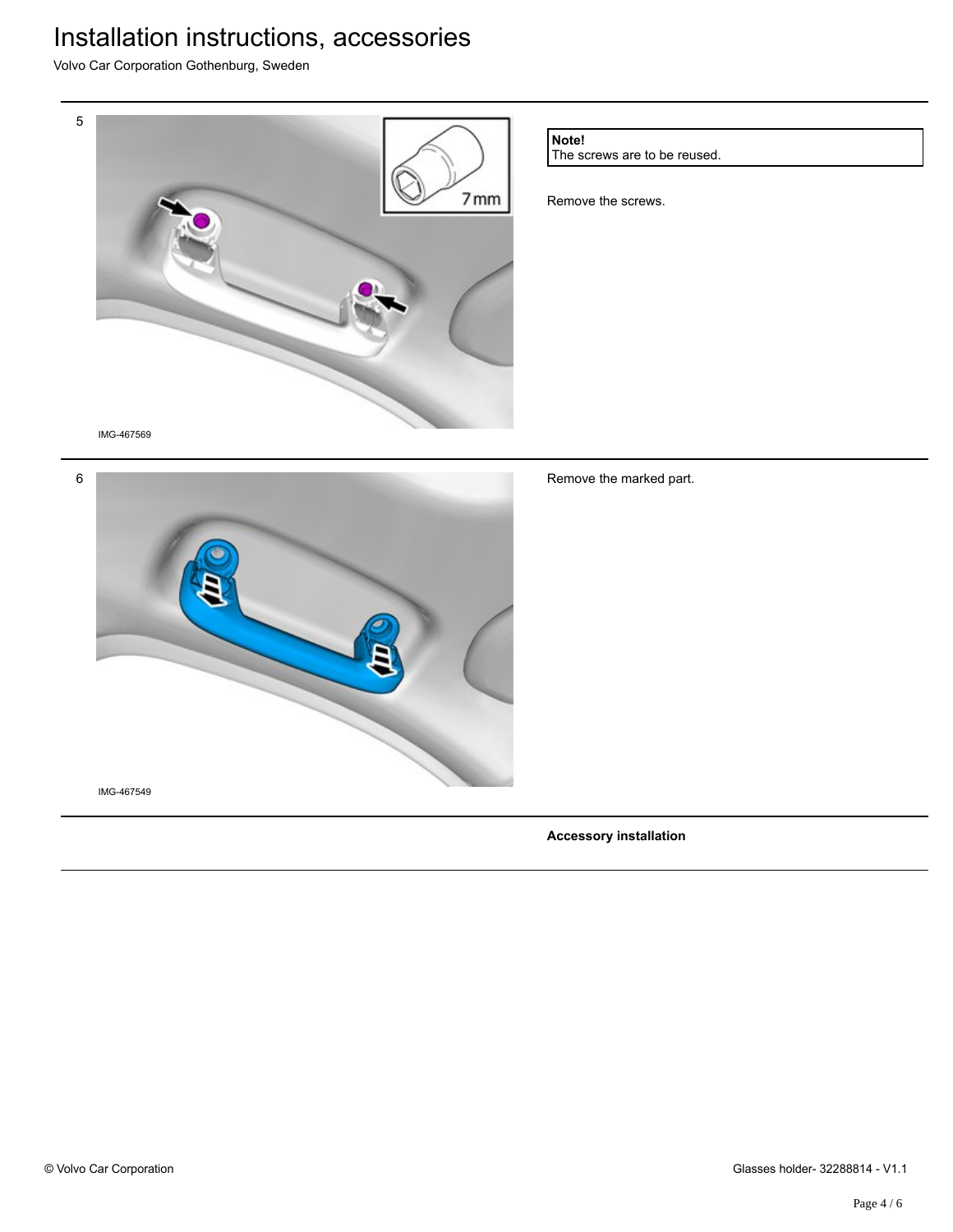Volvo Car Corporation Gothenburg, Sweden